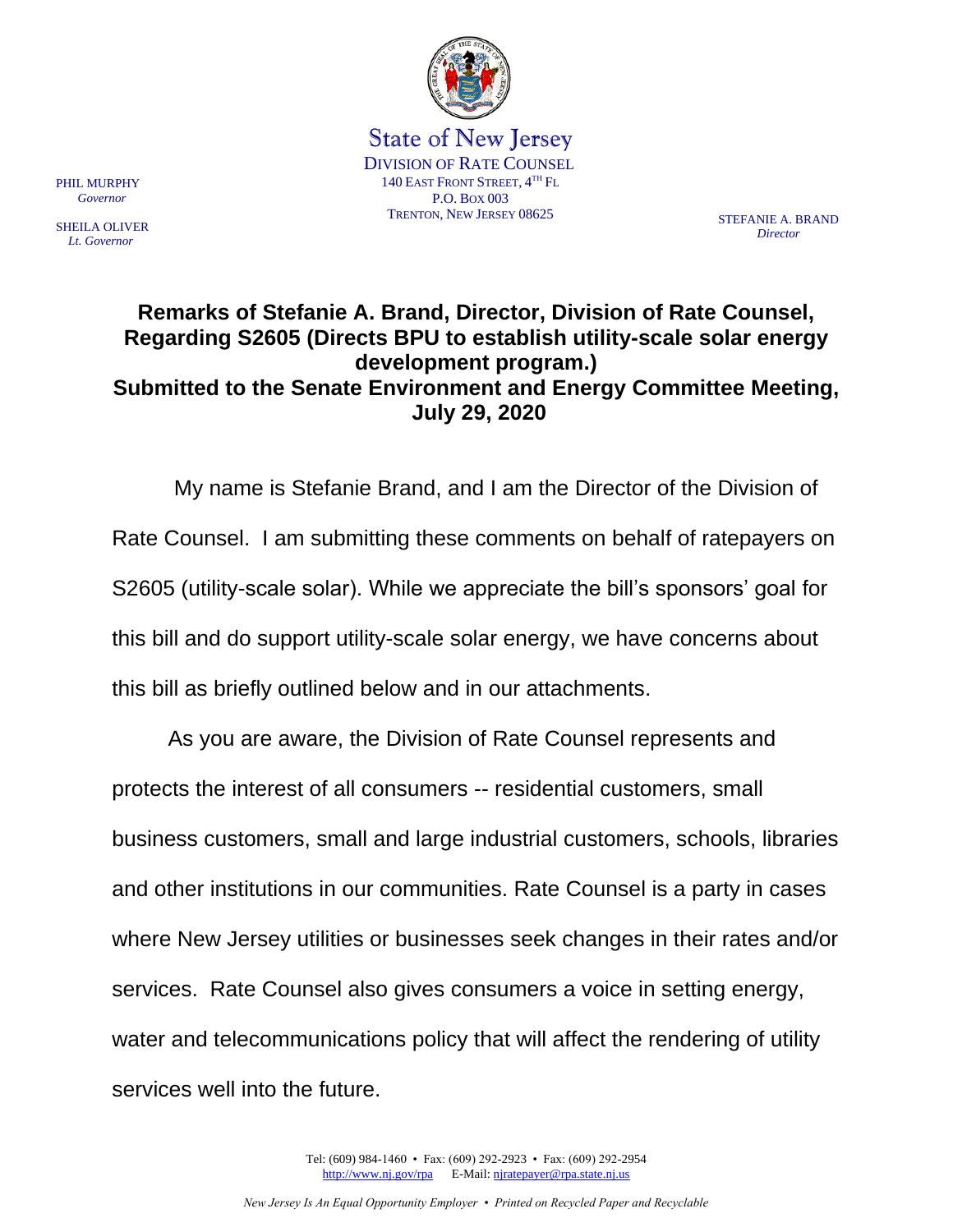Attached to this testimony is a letter we sent to S2605's sponsors outlining our concerns about the bill as currently written and proposing specific amendments. Our primary concern relates to the fact that the bill does not simply allow utility-scale solar to get Class I Renewable Energy Credits (RECs), but changes the value those credits will represent. Rather than representing the environmental attributes of the solar projects, the proposed utility-scale solar RECs would encompass the energy, capacity and environmental attributes of the project. As set forth in the attached letter, this will significantly increase the cost to ratepayers and transfers the risk posed by recent changes to PJM rules from the solar developers to ratepayers. There is no justification for doing this. Indeed, in a recent letter responding to Rate Counsel's concerns, Dakota Power, a prime proponent of this legislation, does not even attempt to justify this change. If the intent of this bill is to reduce costs to ratepayers by establishing a competitive solicitation for utility scale solar, this aspect of the bill completely undermines that goal. It also could be unfair to other renewable energy developers as Class I RECs are counted toward the overall cap that this Legislature included in the Clean Energy Act. Thus, as explained more fully in the attached letter, any Class I RECs that utility-scale solar projects

2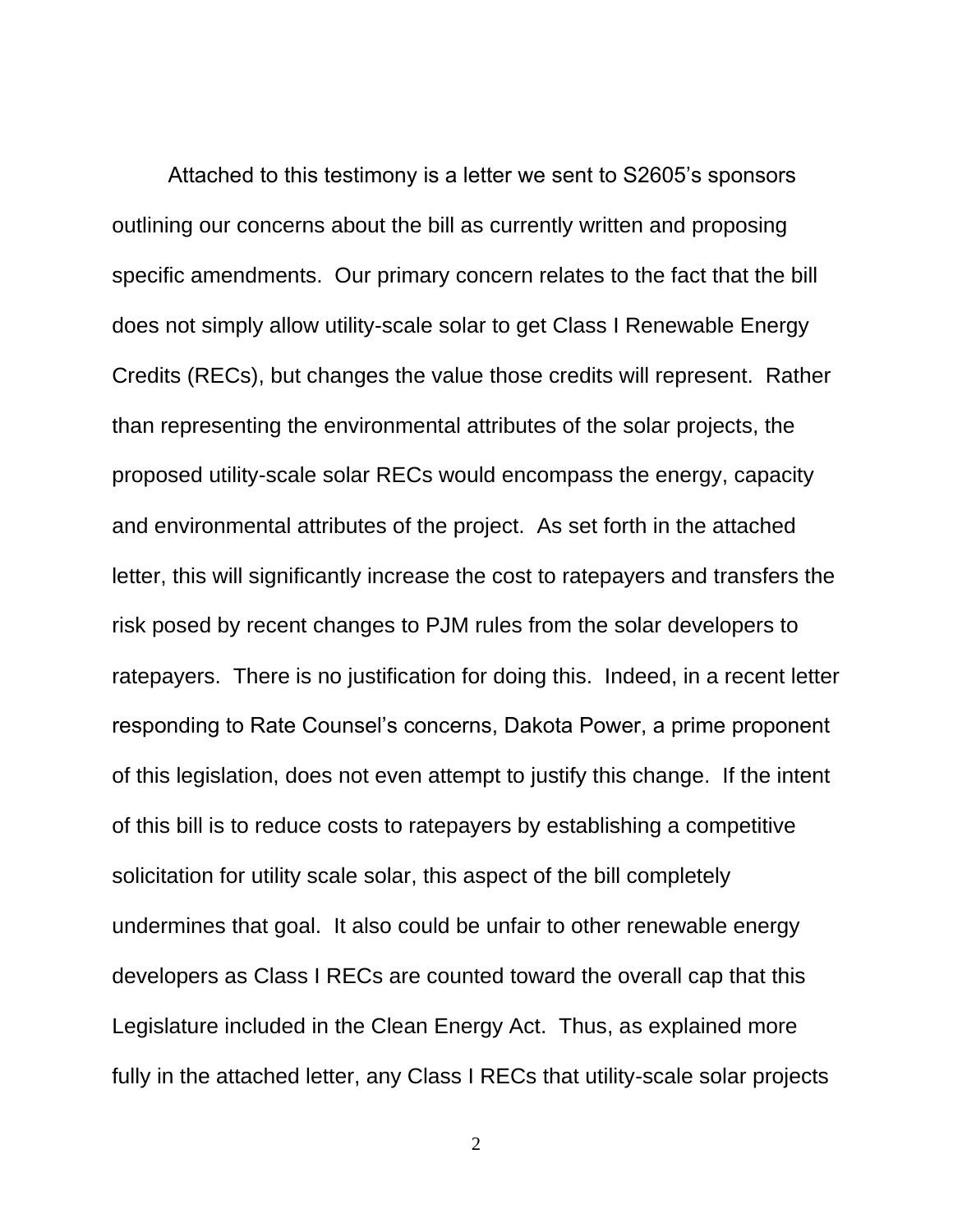are allowed to collect, should be valued in the same way as Solar RECs, Class II RECs and other Class I RECs, *i.e*., representing the environmental attributes only.

The other issues set forth in the attached letter relate to a concern that letting bidders know what the price cap will be before bidding will undermine the competitiveness of the solicitation and will likely ensure that bids come in just under the cap. New Jersey has used confidential targets as we propose in other renewable energy solicitations and they have resulted in competitive bids. While general cost parameters were disclosed in the Off-Shore Wind solicitation, those were not cost caps as are anticipated here. In other states, except for projects that are much larger than those being discussed here, we have seen disclosure of bid amounts *after* bids are submitted, but not before. This is the best way to ensure that bids are truly competitive.

In addition, Rate Counsel is concerned that the 20 year length of the contract will commit ratepayers to higher costs for too long a period. The costs of solar have continually declined as technology has improved. Thus, committing ratepayers to paying a contract price for 20 years could lock them into paying more than they need to. We believe a 10 year term more fairly balances the need of developers for a committed term and protection

3